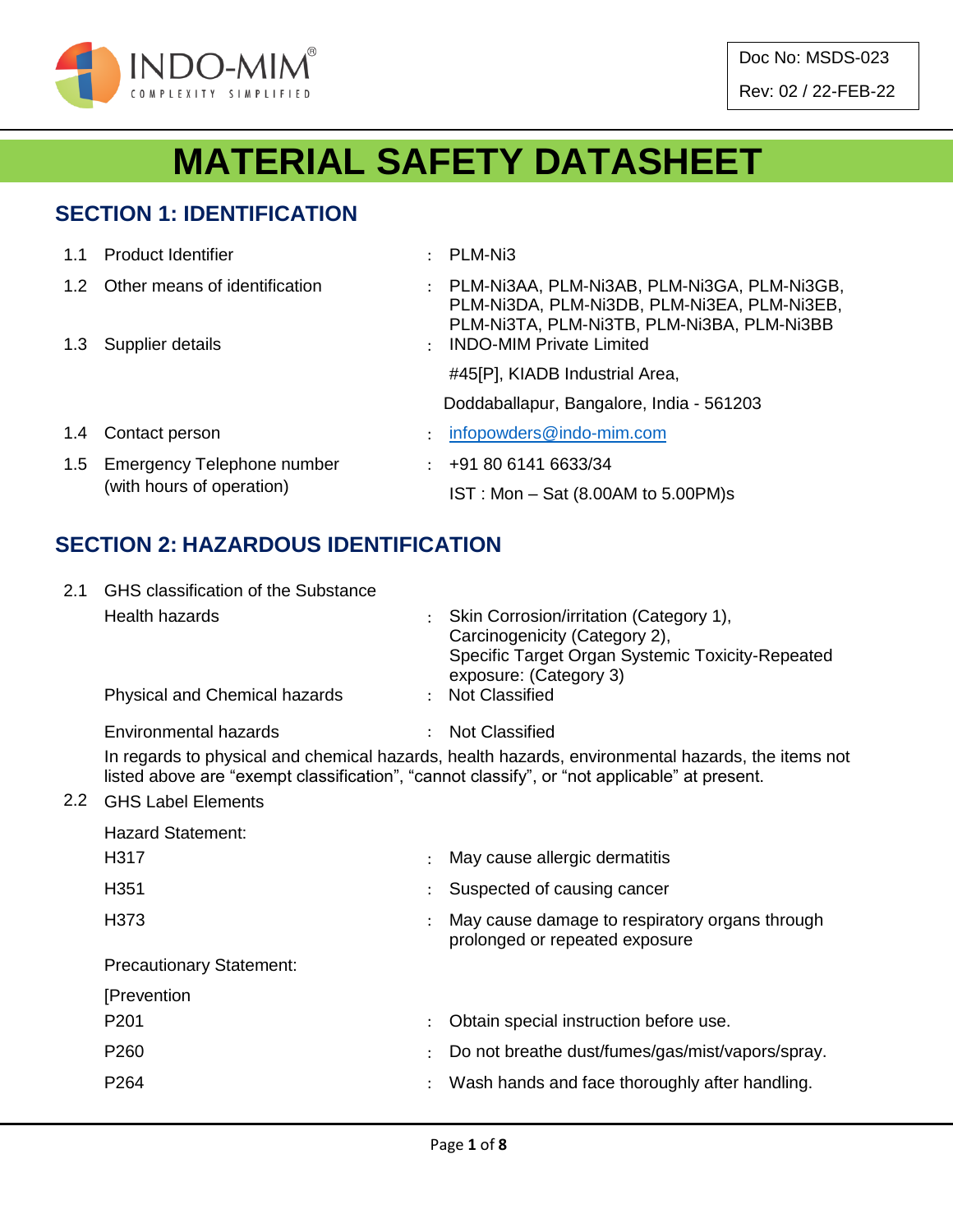

| P <sub>272</sub>     | $\ddot{\phantom{0}}$ | Contaminated work clothing should not be allowed out<br>Of the workplace.                               |
|----------------------|----------------------|---------------------------------------------------------------------------------------------------------|
| P <sub>280</sub>     |                      | Wear protective gloves/protective clothing/eyes<br>protection/face protection.                          |
| [Emergency Response] |                      |                                                                                                         |
| P308+P313            | $\ddot{\phantom{0}}$ | If exposed or concerned, Get medical advice/attention.                                                  |
| P314                 |                      | Get medical advice/attention if feel unwell.                                                            |
| P <sub>501</sub>     |                      | To dispose of contents/container entrust it to a waste<br>service company admitted by local government. |
|                      |                      |                                                                                                         |

Fire Service Act

This special alloy powder has been confirmed and registered as non-hazardous by ignition test based on Fire service act No. 11 (Part 4 of Article 1 of cabinet Order No. 358). However, there is a possibility that fine particle dust would fire when it is touched.

### **SECTION 3: COMPOSITION/INFORMATION ON INGREDIENTS**

| 3.1 | Substance/Mixture                                   | ٠                    | <b>Mixture</b>         |           |
|-----|-----------------------------------------------------|----------------------|------------------------|-----------|
|     | <b>General Product Description</b>                  | $\ddot{\phantom{a}}$ | <b>Metallic Powder</b> |           |
|     | Alias                                               |                      | : Alloy Powder         |           |
| 3.2 | Chemical Name, Percent and CAS#:<br><b>Elements</b> |                      | %                      | CAS#      |
|     | Nickel                                              |                      | $15 - 25$              | 7440-02-0 |
|     | Molybdenum                                          |                      | $1 - 10$               | 7439-98-7 |
|     | Cobalt                                              |                      | $5 - 15$               | 7440-48-4 |
|     | Titanium                                            |                      | $\leq 1$               | 7440-32-6 |
|     | Iron                                                |                      | $70 - 80$              | 7439-89-6 |

Any concentration shown as a range is to protect the confidentiality or is due to batch variation

|     | Class Reference Number in the Gazette List : Not Subject |                      |                                           |
|-----|----------------------------------------------------------|----------------------|-------------------------------------------|
|     | <b>Impurities and Stabilizing Additives</b>              |                      | : No Data                                 |
|     | Contribute to Classification                             |                      |                                           |
|     | <b>Pollutant Release and Transfer Register</b>           |                      | : Not applicable                          |
|     | (PRTR)                                                   |                      |                                           |
|     | Hazard Symbol                                            |                      | $\therefore$ Not harmful                  |
| 3.3 | <b>Risk Phrases</b>                                      |                      |                                           |
|     | R40                                                      | $\ddot{\phantom{0}}$ | limited evidence of a carcinogenic effect |
|     | R43                                                      |                      | May cause sensitization by skin contact   |
|     |                                                          |                      |                                           |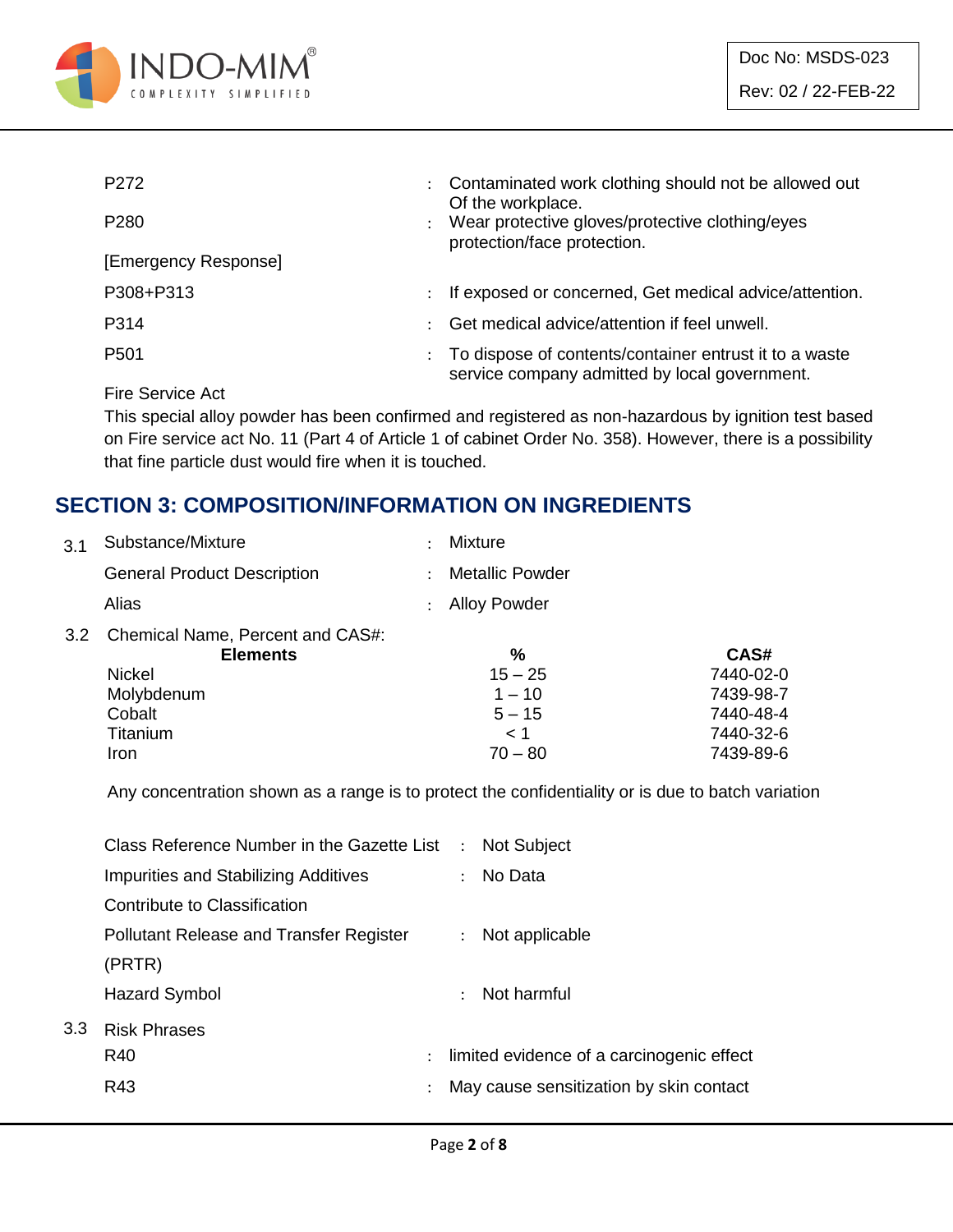

|     | R48/20                | $\ddot{\phantom{a}}$ | Harmful: danger of serious damage to health by<br>prolonged exposure through inhalation. |
|-----|-----------------------|----------------------|------------------------------------------------------------------------------------------|
| 3.4 | <b>Safety Phrases</b> |                      |                                                                                          |
|     | S <sub>16</sub>       |                      | Keep away from sources of ignition $-$ No smoking                                        |
|     | S7/9                  | ÷                    | Keep the container tightly closed and in a well-                                         |
|     |                       |                      | ventilated place                                                                         |
|     | S36/37/39             | $\ddot{\phantom{a}}$ | Wear suitable protective clothing, gloves and eye/face                                   |
|     |                       |                      | protection                                                                               |

### **SECTION 4: FIRST AID MEASURES**

| 4.1 | Inhalation                           |                      | If inhaled, remove to fresh air.<br>Get medical advice/attention if feeling well. |
|-----|--------------------------------------|----------------------|-----------------------------------------------------------------------------------|
|     | 4.2 Skin Contact                     | $\ddot{\phantom{0}}$ | Immediately remove contaminated clothing and shoes.                               |
|     |                                      |                      | Wash with soap and plenty of water.                                               |
|     |                                      |                      | If irritation develops and persists, get medical attention.                       |
|     | 4.3 Eye Contact                      | $\mathcal{L}$        | Flush eyes with plenty of water for at least 15 minutes.                          |
|     |                                      |                      | If irritation develops and persists, get medical attention.                       |
| 4.4 | Ingestion                            |                      | Immediately rinse mouth. Get medical aid immediately.                             |
| 4.5 | Anticipated Acute & Tardive symptoms | $\mathcal{L}$        | Allergy Symptoms.                                                                 |
| 4.6 | Most important Signs and Symptoms    | $\mathcal{L}$        | No data is currently available.                                                   |
| 4.7 | Protection for first-aid             |                      | Wear protective equipment's according to the situation.                           |
| 4.8 | Important notes for Doctor           |                      | No data is currently available.                                                   |

#### **SECTION 5: FIRE FIGHTING MEASURES**

|     | 5.1 Suitable Extinguishing Media                                       | $\mathcal{L}$ | Dry sand, limestone powder, dry powder and special<br>powder against the metal powder.                                                                                                                                         |
|-----|------------------------------------------------------------------------|---------------|--------------------------------------------------------------------------------------------------------------------------------------------------------------------------------------------------------------------------------|
|     | 5.2 Extinguishing media, which must not be<br>used for safety reasons: |               | water and carbon dioxide (CO2)                                                                                                                                                                                                 |
|     | 5.3 Specific Hazards                                                   |               | : Non-dangerous. Heavy metals may be released in<br>hazardous concentrations in the form of dust or fumes.<br>contamination fire extinguishing<br>Collect<br>water<br>separately. This must not be discharged into the drains. |
| 5.4 | <b>Special firefighting Procedures:</b>                                |               | : Using proper extinguishing media water may be<br>ineffective.                                                                                                                                                                |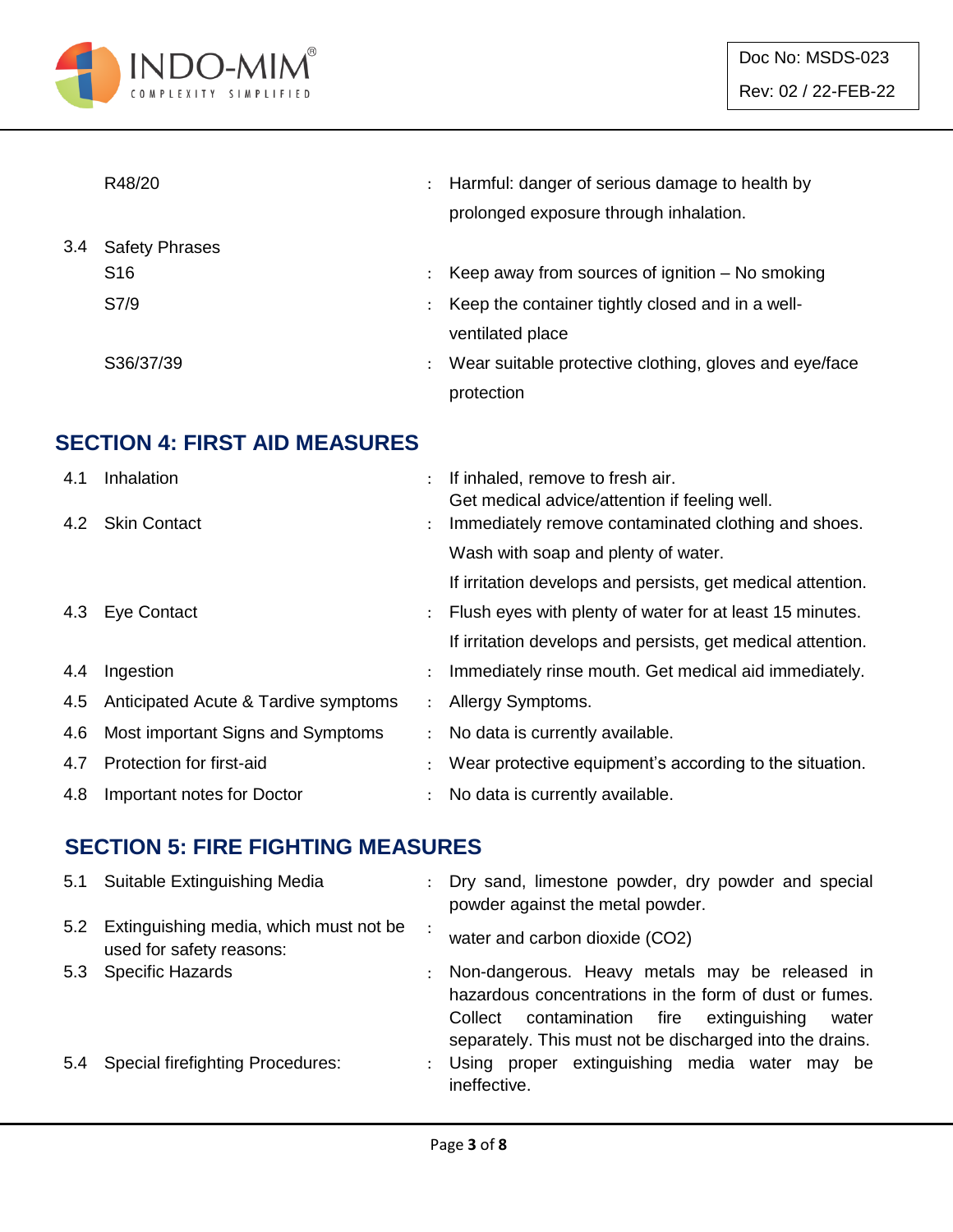

5.5 Protection for firefighting: : Firefighting always wears respiratory protection and protective clothing.

#### **SECTION 6: ACCIDENTAL RELEASE MEASURES**

| 6.1 | <b>Personal Precautions, Protective</b><br>equipment, And emergency measures | : Ensure adequate ventilation.<br>Used personal protective equipment. Avoid contact with<br>skin/eyes. Do not breathe vapors/dust. Remove all<br>ignition. Observe "8.<br>sources of<br>Exposure<br>controls/personal protection". |
|-----|------------------------------------------------------------------------------|------------------------------------------------------------------------------------------------------------------------------------------------------------------------------------------------------------------------------------|
|     | 6.2 Environmental Precaution                                                 | : Avoid runoff into sewers and drains.                                                                                                                                                                                             |
| 6.3 | <b>Collection and Neutralization</b>                                         | : Vacuum or sweep-up spills. Containment and clean-up<br>discard collected spills in airtight containers.                                                                                                                          |
|     | 6.4 Equipment and Methods                                                    | : Prevention of secondary immediately eliminate all<br>sources of ignition                                                                                                                                                         |
| 6.5 | Disaster                                                                     | Prevent runoff into sewers and drains.                                                                                                                                                                                             |

### **SECTION 7: HANDLING AND STORAGE**

| 7.1 | Handling             |                      |                                                                                                                                                                                                                                                                        |
|-----|----------------------|----------------------|------------------------------------------------------------------------------------------------------------------------------------------------------------------------------------------------------------------------------------------------------------------------|
|     | Engineering controls | $\ddot{\phantom{a}}$ | Refer to "Engineering Controls" of "8. Exposure<br>controls/Personal Protection". Wear Proper Protective<br>equipment.                                                                                                                                                 |
|     | Exhaust              |                      | Use adequate general and local exhaust ventilation to<br>maintain dust concentration levels as low as possible.                                                                                                                                                        |
|     | Precaution           |                      | The product should only be used in areas from which all<br>naked lights and other sources of ignition have been<br>excluded. Keep away from Heat or Flame. Pay<br>attention to fumes because they may ignite. Take<br>precautionary measures against static discharge. |
|     | Avoiding contact     |                      | : Refer to "10. Stability and reactivity                                                                                                                                                                                                                               |
| 7.2 | Storage              |                      |                                                                                                                                                                                                                                                                        |
|     | Engineering controls | $\ddot{\cdot}$       | The storage area must have a fireproof structure.<br>Prevent hazardous material penetrate into storage<br>area. Provide proper Equipment of lighting and<br>ventilation.                                                                                               |
|     | Incompatibilities    |                      | Refer to "10. Stability and Reactivity".                                                                                                                                                                                                                               |
|     | Storage conditions   | $\ddot{\cdot}$       | Store in a dry, cool and well-ventilated area from heat,<br>sparks, open flames and all other sources of ignition.                                                                                                                                                     |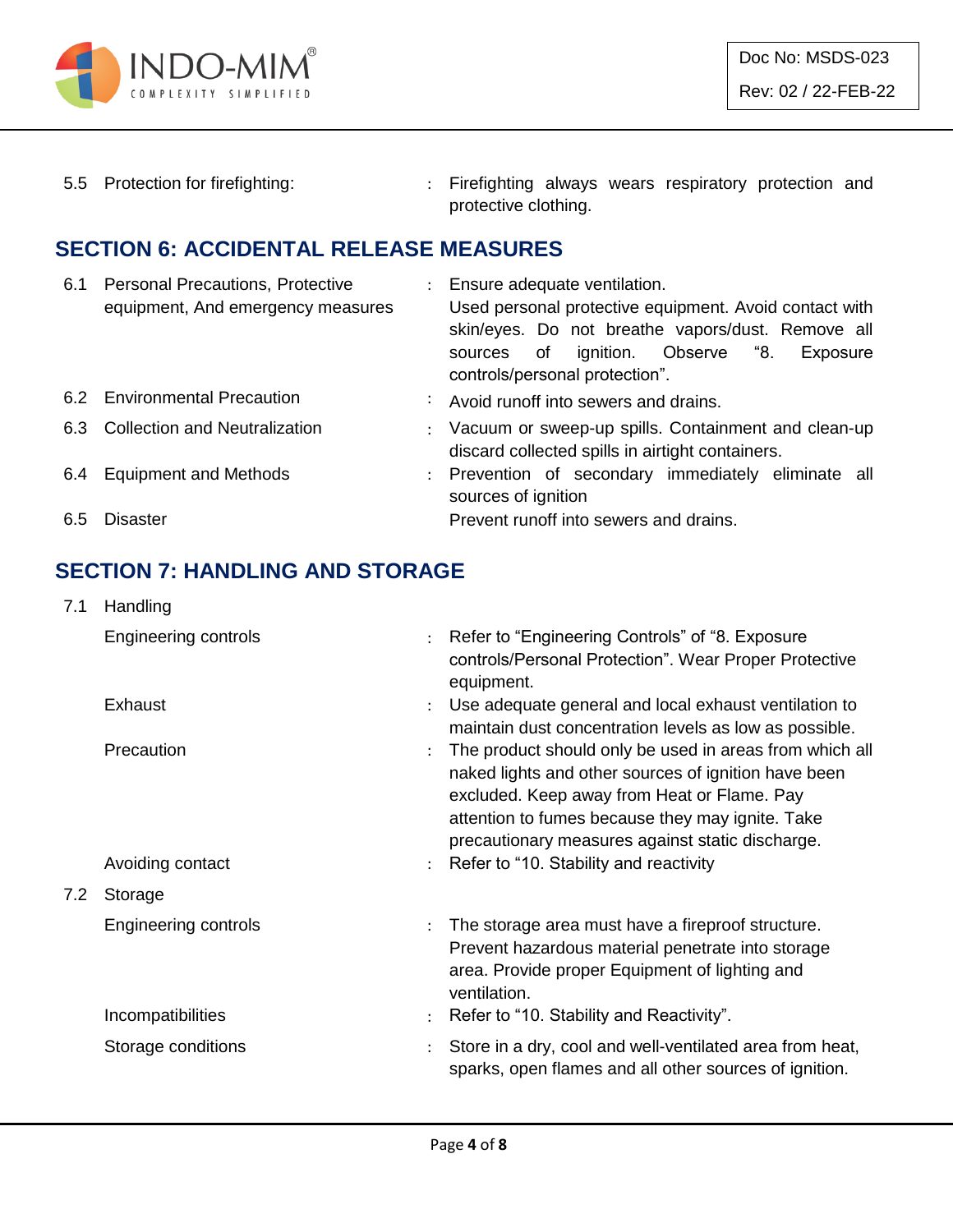

Packaging material **Packaging material in the material which not penetrate any hazardous** material for the container.

### **SECTION 8: EXPOSURE CONTROLS/PERSONAL PROTECTION**

8.1 Control Concentration and working environment assessment criteria: No Data Exposure Limits:

|     | Mn                            | $\ddot{\cdot}$       | TLV-TWA: 0.2mg/m3 (ACGIH)                                                                  | $$ D |
|-----|-------------------------------|----------------------|--------------------------------------------------------------------------------------------|------|
|     | Ni                            |                      | TLV-TWA: 1.5mg/m3 (ACGIH)(As inhalable<br>fraction)2B                                      |      |
|     | Cr                            |                      | TLV-TWA: 0.5mg/m3 (ACGIH)                                                                  | A4   |
|     | Mo                            | $\ddot{\cdot}$       | TLV-TWA: 3mg/m3 (ACGIH)                                                                    |      |
|     | Co                            |                      | TLV-TWA: 0.02mg/m3 (ACGIH)                                                                 | A3   |
|     | D                             |                      | Not suspected as a human carcinogen                                                        |      |
|     | 2B                            |                      | Possible human carcinogen                                                                  |      |
|     | A4                            |                      | Not classifiable as a human carcinogen                                                     |      |
|     | A <sub>3</sub>                |                      | Confirmed animal carcinogen with unknown relevance<br>to humans.                           |      |
|     | Engineering control:          |                      | Not required                                                                               |      |
| 8.2 | Protective equipment:         |                      |                                                                                            |      |
|     | <b>Respiratory Protection</b> |                      | In case ventilation is not adequate, wear a P2 filter<br>respirator for harmful particles. |      |
|     | <b>Hand Protection</b>        |                      | Wear rubber gloves to meet the regulation of "EU<br>Directive 89/689/EEC" and "EN 374".    |      |
|     | Eye Protection                | $\ddot{\phantom{a}}$ | Wear Safety goggles meet "EN 166".                                                         |      |
|     | Skin and Body Protection      |                      | Wear suitable clothing with long sleeves.                                                  |      |
|     | Health measures               |                      | Replace work clothing every day.                                                           |      |
|     |                               |                      |                                                                                            |      |

Provide an eyewash unit near the working area.

# **SECTION 9: PHYSICAL AND CHEMICAL PROPERTIES**

| Appearance           | : Silver-gray, Powder |
|----------------------|-----------------------|
| Odor                 | <b>Odorless</b>       |
| PН                   | Not applicable        |
| <b>Melting Point</b> | Not available         |
| <b>Boiling Point</b> | Not available         |
| <b>Flash Point</b>   | Not available         |
| Ignition Point       | Not available         |
|                      |                       |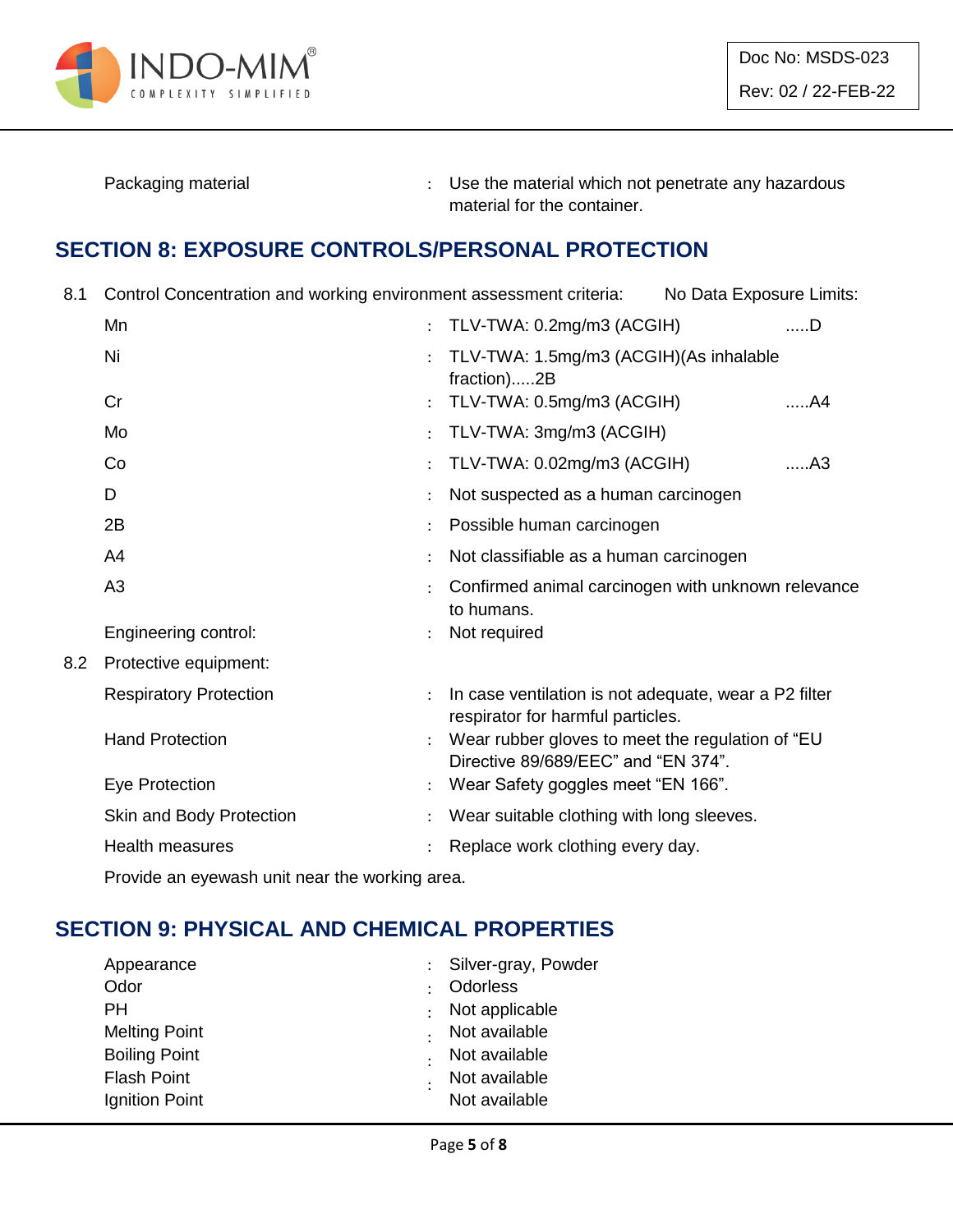

| ٠         | Not available      |
|-----------|--------------------|
|           | Not available      |
|           | $7.5 - 9.3(g/cm3)$ |
| $\bullet$ | Insoluble          |
|           | Insoluble          |
|           | Not applicable     |
|           |                    |
|           | Not available      |
|           | Not available      |
|           | $0\frac{9}{6}$     |
| $\bullet$ | Not available      |
|           | Not available      |
|           |                    |

#### **SECTION 10: STABILITY AND REACTIVITY**

| Stability                                         | : Not available<br>Not available                       |
|---------------------------------------------------|--------------------------------------------------------|
| <b>Hazardous Reactivity</b><br>Condition to avoid | $\cdot$ High-Temperature state in the dusty atmosphere |
| Incompatibilities                                 | . Oxidizing agents (against Si).                       |
| Hazardous Decomposition products                  | No data in general use                                 |

#### **SECTION 11: TOXICOLOGICAL INFORMATION**

| Not available                           |                      |                                                             |
|-----------------------------------------|----------------------|-------------------------------------------------------------|
| <b>Acute Toxicity:</b>                  |                      |                                                             |
| Fe: Rat Oral LD50= $30000mg/kg$         |                      |                                                             |
| Mn: Rat Oral LD50= 9000mg/kg            |                      |                                                             |
| Rat Oral LD50= 9000mg/kg<br>Ni:         |                      | (Particle size<1mm)                                         |
| Si:<br>Rat Oral LD50= 3160mg/kg         |                      |                                                             |
|                                         |                      |                                                             |
| <b>Skin Corrosion/Irritation</b>        |                      | <b>Mild Irritation</b>                                      |
| Serious Eye danger/Eye Irritation       |                      | The product is not classified as an eye irritant, however   |
|                                         |                      | high dust levels in the air may cause eye irritation.       |
|                                         |                      | Nickel: may result in allergic lung sensitization reactions |
| Respiratory/Skin Sensitizing Potential  | $\ddot{\phantom{0}}$ | Nickel: Allergic skin sensitization reactions are the most  |
|                                         |                      | frequent effect of exposure.                                |
| Mutagenicity                            | $\ddot{\phantom{a}}$ | No information found                                        |
| Carcinogenicity                         |                      | H351: Suspected of causing cancer                           |
| Reproductive effects                    | $\bullet$            | No information found                                        |
| Specific target organ systemic Toxicity |                      | No information found                                        |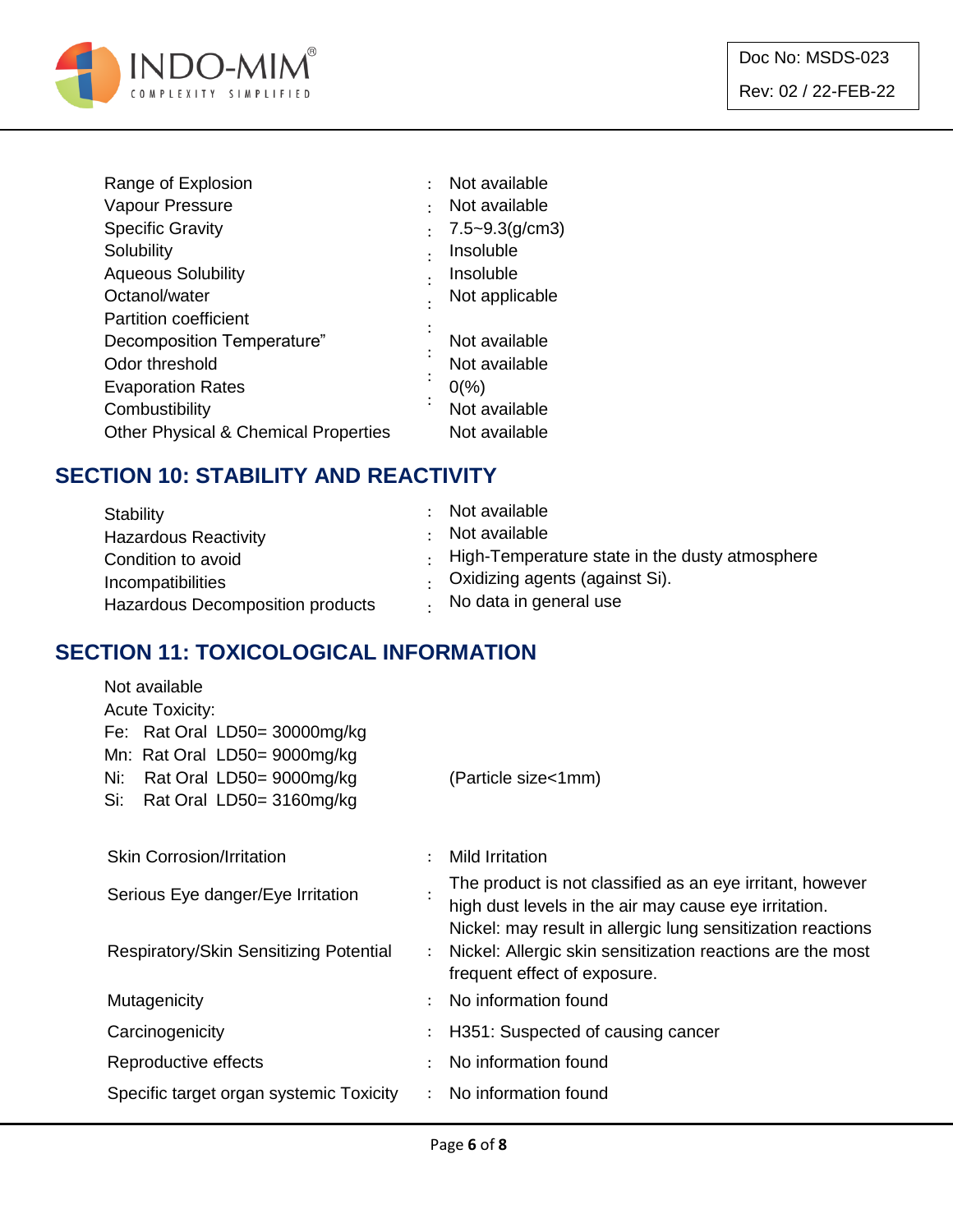

#### (Single Exposure)

| Specific target organ systemic Toxicity | H372: If inhaled, causes damage to the organ through |
|-----------------------------------------|------------------------------------------------------|
| (Repeated Exposure)                     | prolonged or repeated exposure                       |
| <b>Aspiratory Toxicity</b>              | : No information found                               |
| <b>Other Studies</b>                    | : No information found                               |

#### **SECTION 12: ECOLOGICAL INFORMATION**

| Ecotoxicity                             | : No information found       |
|-----------------------------------------|------------------------------|
| Environmental residue/ biodegradability | : No information found       |
| <b>Bioaccumulation</b>                  | $\cdot$ No information found |
| Mobility in Soil                        | No information found         |
| Other studies                           | . No information found       |

### **SECTION 13: DISPOSAL CONSIDERATIONS**

| <b>Residual wastes</b> | Dispose of in accordance with local regulations. |
|------------------------|--------------------------------------------------|
| <b>Used Containers</b> | : Dispose of containers as scrap.                |

#### **SECTION 14: TRANSPORT INFORMATION**

| International regulation      | Not Regulated as per IATA         |
|-------------------------------|-----------------------------------|
| Domestic regulation           | . Not Regulated as per IATA       |
| Special safety measures       |                                   |
| Emergency response guide book | : Not Regulated as per IATA       |
| number                        | $\cdot$ Not Regulated as per IATA |

#### **SECTION 15: REGULATOR INFORMATION**

Chemical Substances Control Law

PRTP (Pollutant Release and Transfer Register)

Fire Service Act No.11 (Part 4 of Article 1 of Cabinet Order No. 358)

#### **SECTION 16: ADDITIONAL INFORMATION**

References : Ministry of Economy, Trade and Industry: GHS **Guidance** Advanced Information Centre of Safety and Health: Directive 67/548/EEC